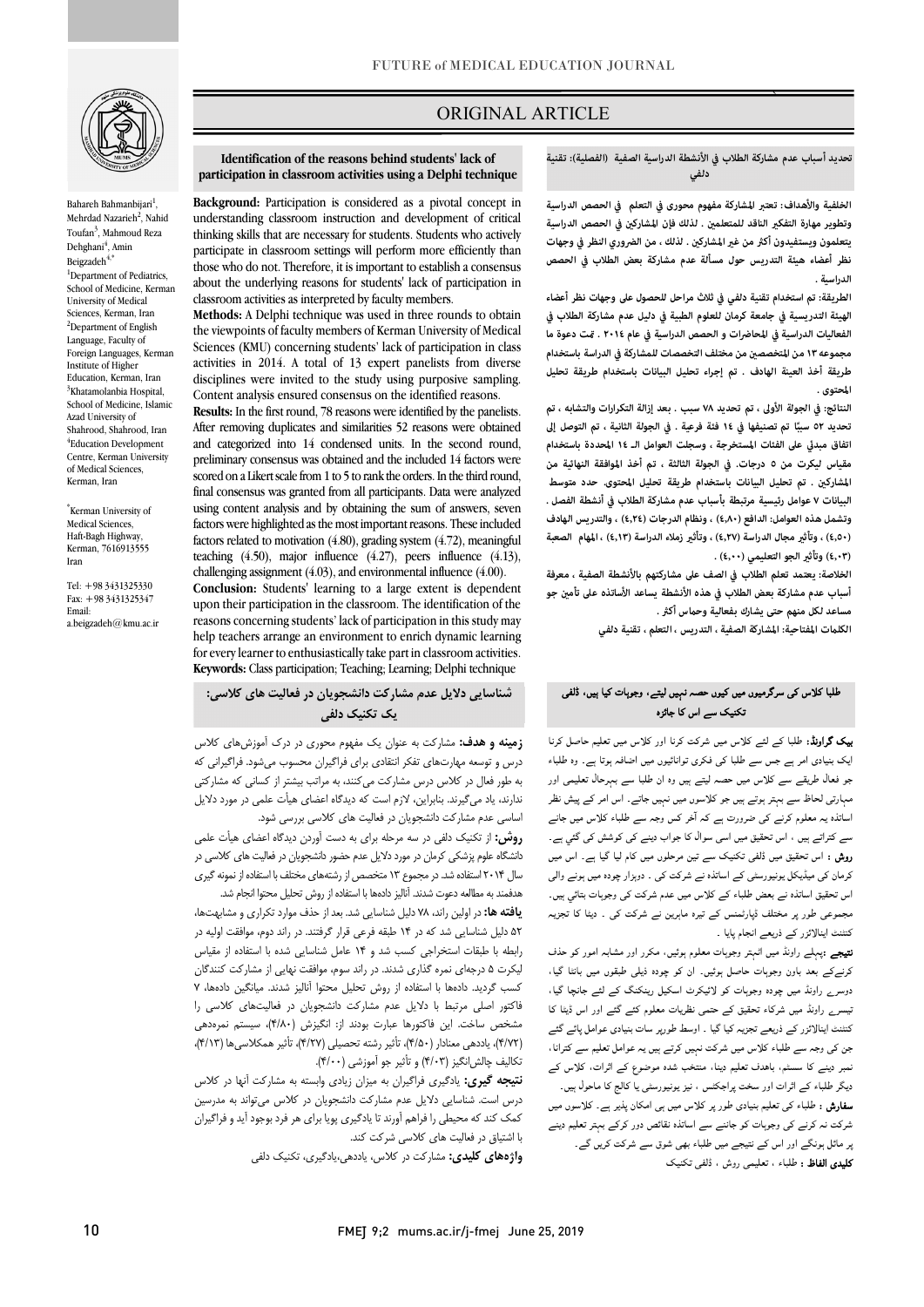## **INTRODUCTION**

One of the most pivotal factors in education is the teachinglearning process. The teaching-learning process is the main pattern for both teachers and learners to accomplish specific goals. Evidence highlights that the success of this process requires using some methods that involve students as much as possible in the classroom learning environment and this inclusive participation is one of the main active learning strategies (1).

Participation in class activities facilitates learning and offers students and teachers enormous advantages. Concerning students, participation gives rooms to them, so that they can find opportunities to learn and practice new knowledge. In addition, students can explain their reasoning and examine their thinking processes. By the same token, teachers can identify learning problems and evaluate progression of students. In a similar vein, it provides opportunities for teachers to consider cognitive and affective supports for students' understanding (2).

Students' participation in classroom activities is very important in order to learn and develop critical thinking skills (3). Applying teaching methods with the active participation is one of the effective methods to motivate students and increase their level of learning. This will also turn students from passive learners to active learners in the classroom environment  $(4,5)$ . The results of several studies showed that those learners who actively participate in classroom activities, have a better performance compared to passive learners (3,6,7). Studies also showed that several factors such as learning environment, teacher-student relationship and sense of belonging to the university would have an influence on learners' motivation (8). Also, active classroom participation plays an important role in the success of education and students' personal development in the future (9). Different studies have been conducted to highlight the factors influencing students' participation in classroom, proposing age (10), gender (11), students' willingness to talk (12), and course level (13) as identified issues. Hosseinzadeh et al. conducted a review article entitled "students' participation in teaching and its improvement methods" and their findings highlighted the advantages of students' participation in teaching strategies to increase students' participation, as well as the reasons for the lack of class participation (14). These studies have been conducted to identify the influential factors for students' involvement but there is no evidence on exploring the perspective of teachers regarding students' participation using a Delphi technique in our context.

The Delphi technique is a widely used and accepted method for achieving consensus of opinions concerning real-world knowledge solicited from experts within certain topic areas (15). By using this technique, researchers can obtain a convergence of perspectives and opinions of an often diverse group of experts from a long distance without establishing a face to face contact regarding a problem or a defined difficulty  $(16)$ .

As students will become the future guardians of society's health, thus, we decided to gain direct information on the

 activities from the standpoint of faculty members of Kerman University of Medical Sciences using a Delphi technique. As faculties are directly involved with students on a regular basis in every day contacts, exploring their perspectives without mposing p<br>defensible. reasons for the lack of students' participation in classroom imposing preconceived tools could be more authentic and

## l, **METHODS**

 The present study used a Delphi technique in a series of research. This study pursued consensus on the reason "why don't students participate in classroom activities?" among selected faculty members. The Delphi process extended to three rounds in an iterative manner; i.e. stimulus of the the first round and so on. sequential "rounds" in order to gather data and conduct this second round was premised upon anonymous responses of

 This qualitative study was conducted in May 2014 at Kerman University of Medical Sciences (KMU). The present researchers tried to include a diversity of participants from this study were from the field of medicine with experiences of teaching, as well as non-medicine faculty members were included to represent a wide spectrum of background for sampling. These faculty members had the specialties pediatrics, epidemiology, health policy, parasitology, librarianship and emergency medicine. All the invited participants had enough experience in teaching students and were oriented concerning the topic under investigation. As had: a) at least 6 years of teaching experience and (b) were medical professionals in clinical and non-clinical disciplines from KMU, (c) full-time geography faculty members, and (d) willingness to participate in the study. The demography of shown in Table 1. both genders in this study. The faculty members included in including: medical education, health management, surgery, the inclusion criteria, we only included the participants who the faculty members participated in the Delphi panel is

| Delphi technique |        |                   |                   |  |
|------------------|--------|-------------------|-------------------|--|
| No               | Gender | <b>Profession</b> | <b>Specialty</b>  |  |
| 1                | Male   | Non-medicine      | Medical Education |  |
| $\overline{c}$   | Female | Non-medicine      | Health Management |  |
| 3                | Female | Medicine          | Surgery           |  |
| 4                | Female | Medicine          | Pediatrics        |  |
| 5                | Male   | Non-medicine      | Epidemiology      |  |
| 6                | Female | Non-medicine      | Health Policy     |  |
| 7                | Male   | Medicine          | Pediatrics        |  |
| 8                | Female | Non-medicine      | Health Management |  |
| 9                | Male   | Non-medicine      | Parasitology      |  |
| 10               | Female | Non-medicine      | Librarianship     |  |
| 11               | Male   | Medicine          | Surgery           |  |
| 12               | Male   | Medicine          | Emergency         |  |
| 13               | Female | Medicine          | Pediatrics        |  |

**Table 1. The Demography of experts participated in the**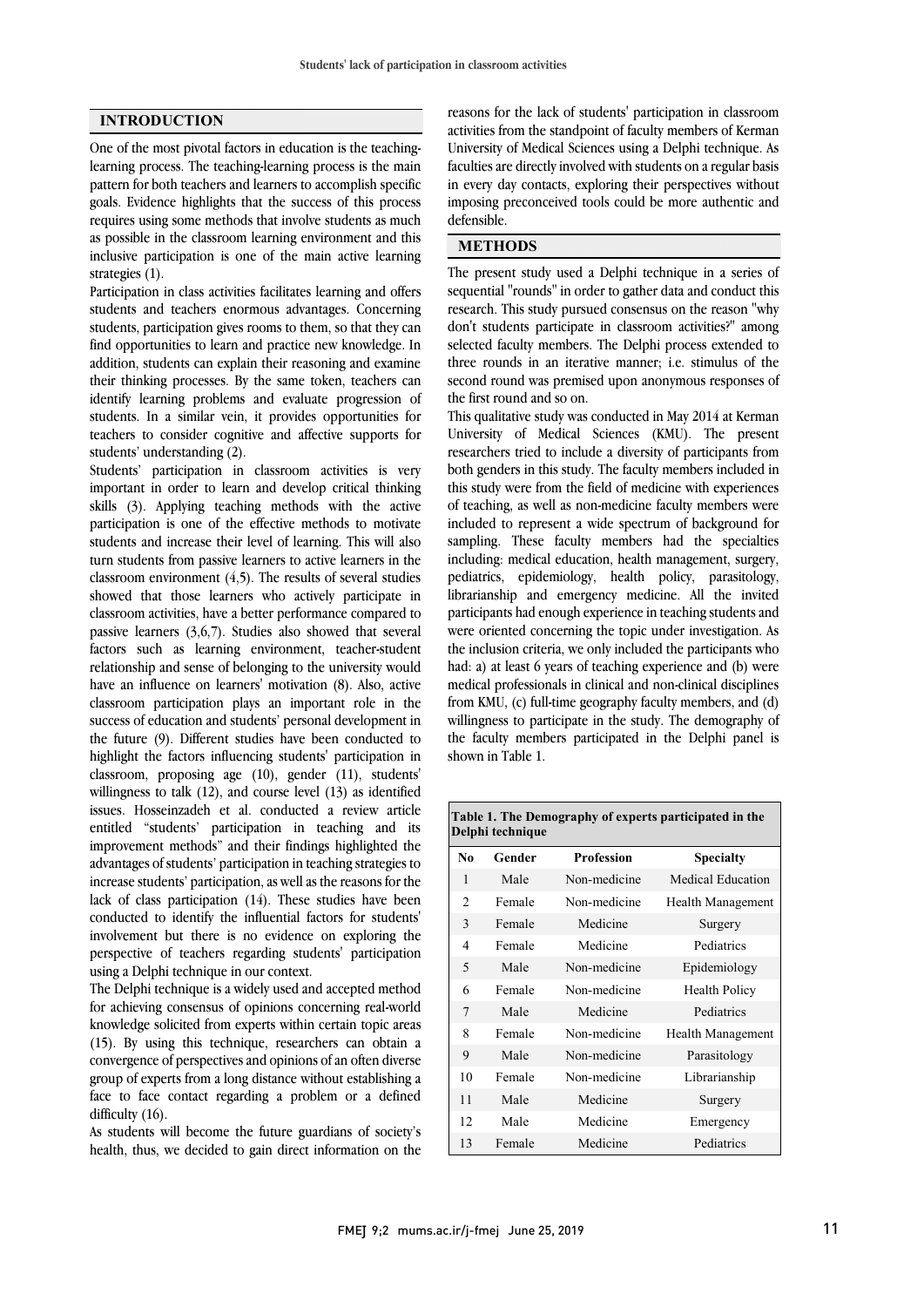Blind carbon copy (Bcc) to all potential members of the panel along with the explanation of the study objectives and their expected role. This study deliberately used Bcc in its correspondence to avert any direct communication between about the list of participants. As the number of rounds in a Delphi technique cannot be planned in advance, we took any necessary number of rounds in consideration based on the answers derived from responses and in each round all participants were required to express their opinions and In order to gather data, an invitation was sent via e-mail as a experts on the study subject and none of them were aware confirm their inputs to reach an agreement.

#### **Round 1**

 The first round was started with an open-ended question. It ended questions for motivation purposes in order to elicit responses and let participants elaborate on the proposed topic. This increases the richness of the data collected (16). We asked this open-ended question as the cornerstone of don't students participate in classroom activities?" The participants had the freedom to provide as many reasons as possible upon their interest in order to gather all potential reasons and not to miss any answers concerning the lack of each faculty member's responses were recorded in a Microsoft word file. After aggregating all the responses, two of the authors independently pursued the responses many times to eliminate any duplicates and similarities and put the disagreement concerning the obtained responses, another member of the research team was negotiated. This gave room to establishing a list of items and themes for lack of class was recommended to commence this round with opensoliciting specific information from the expert panel: "why students' participation in classroom activities. In this round, same suggestions into one category. In case of any participation to be used for subsequent rounds.

### **Round 2**

 In the second round, after converting the collected information from round 1 into a well-established format of reasons for lack of class participation, all participants (13 They were provided with the results and they were asked to review the items summarized by the researchers based on the information provided in the first round. Accordingly, the the results obtained and modified from round 1 and rank order items for priority setting purposes. In this regard, areas of disagreement and agreement could be identified. Concerning the rank ordering in order to select the top reasons for students' lack of participation, the present (not very important) to 5 (very important) for each reason. The sum of votes was calculated and the most important experts) who responded to round 1 were contacted again. experts were required to express their opinions concerning researchers asked the participants to choose a score from 1 reasons were sorted in a higher-order list.

#### **Round 3**

 In this round, the researchers provided the ratings to all respondents from round 2 and asked them to review and confirm their selection. In this round, experts had an

 information and their judgments of the relative importance opportunity to make further clarifications of both the of the items.

 **Data analysis:** As the answers were recorded in a Microsoft form of content analysis approach. Thus, respondents' direct answers were considered for further processing without imposing any categories or perspectives. Each response, a word or a complete sentence, was treated as a unit for (reasons) revolving around a unified theme were put together. Then, all meaning units with the same concept were condensed into more tangible units and each group of meaning units was assigned a name. For credibility purposes, sentences (reasons) and in case of any disagreement a third party was negotiated. This debriefing and review of the content ensured the authenticity of the research to the word file, the present researchers were able to treat data in a analysis. The similarities were omitted, and the sentences the present researchers independently reviewed the researchers of this study (17).

## **RESULTS**

### *Round 1*

From the 20 invited faculty members, 13 responded (6 males; 46.1% and 7 females; 53.9%) to round 1 and sent their participant was asked to write as many answers as possible for the open-ended question. Based on the results of the first round, participants wrote more than 5 reasons on average and expanded their ideas. The sentences or phrases reached (26 were removed), 52 remained and they were condensed, shortened, merged and sorted into 14 higher order categories to portray the reasons for the lack of participation in classroom activities. The list of reasons was decided by the present authors and sent back to faculty members for answers to the given open-ended question (Figure 1). Each 78 in total and after removing the duplicates and similarities evaluation.

### *Round 2*

 Faculty members were asked to rank order all the reasons causes for students' lack of participation in class activities. These 14 items based on rank order included: motivation factors (4.80), grading system (4.72), meaningful teaching based on real-life situations (4.50), major influence  $(4.03)$ , environmental influence  $(4.00)$ , high volume of homework assignment (3.65), lack of aptitude for learning (3.38), shyness and fear of participation (3.27), having a vague sense of professional career (3.11), preparation for the classroom  $(3.05)$ , and different from 1 to 5 which were perceived as the most important (4.27), peers influence (4.13), challenging assignment teaching methods as no cooperative (3.08), lack of learning styles (3).

### *Round 3*

 Participants agreed that the identified reasons were relevant and the seven ranked order reasons represented the most important factors for lack of students' participation from the poll of answers derived from data.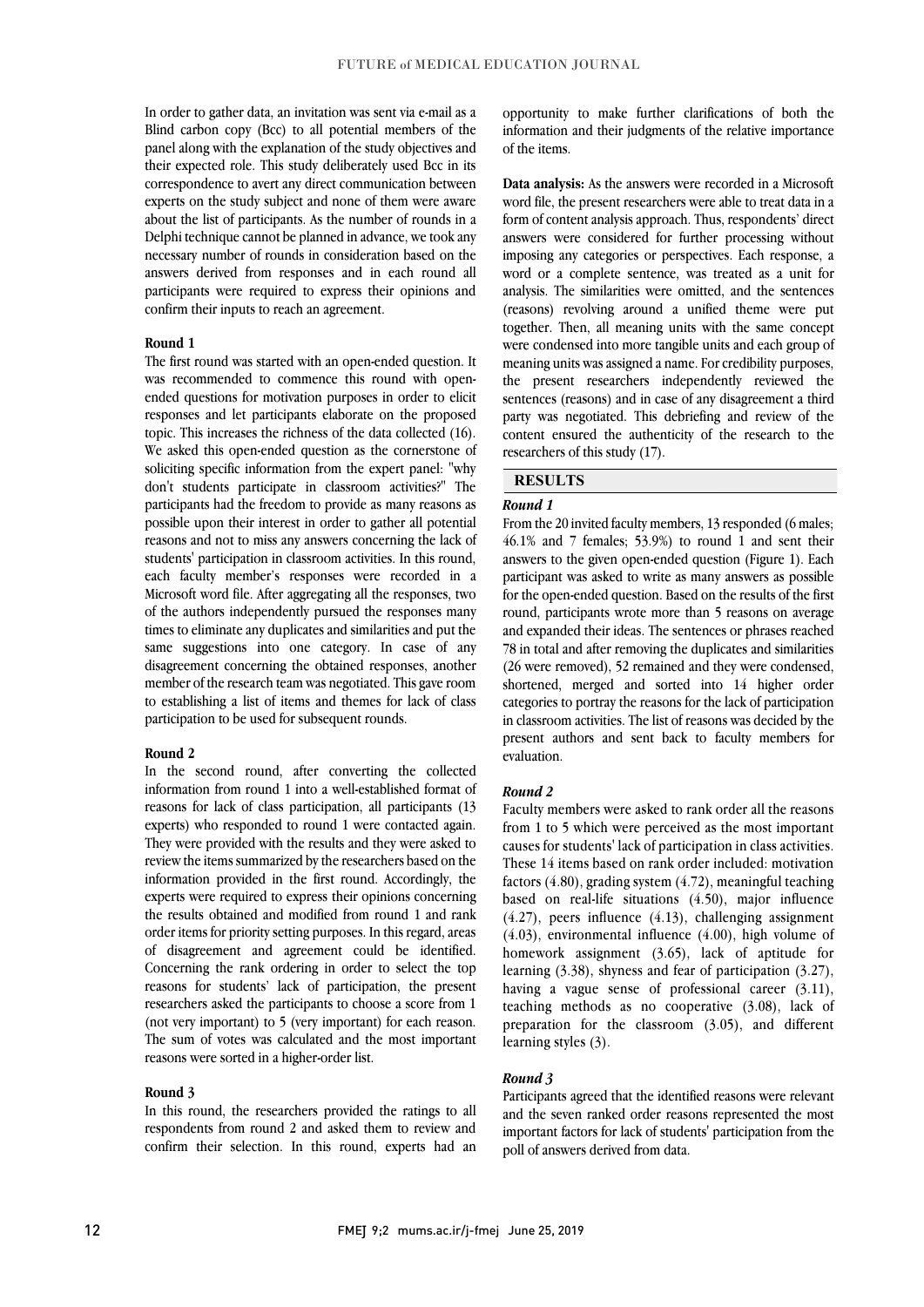

 **Figure 1. The Map of the Delphi technique showing the flow of communication between authors and experts over the three rounds**

### **DISCUSSION**

Active participation not only motivates students to take attendance in class and participate in its activities, but also helps students to become cognizant of their strengths and weaknesses on the premise of their involvement in learning. Evidence shows that the active learning methods (5,18), the use of teaching models (19), and the use of games (20) are some of the ways to engage students in the learning process, and teachers can apply them in the teaching and learning process.

The aim of this study was to identify the reasons for nonparticipation of students in classroom activities from the standpoint of faculty members of Kerman University of Medical Sciences. In a Delphi process, we reached an agreement to list seven principal reasons for students' lack of participation in classroom activities which some of them are similar to other studies conducted in this regard (2,21,22). In the present study the perspective of teachers concerning students' lack of participation in classroom activities was only

 sought. It should be highlighted that faculty members are the spend most of their time teaching students in the classroom. In this regard, they can provide better insights due to their prolonged engagement and experience with students in the classroom. In addition, they are more familiar with the elicit the data. It is important to mention that with the number of teachers invited to this study and their diverse backgrounds, this study could obtain the relevant data shows that in a Delphi technique, there is no need for the expert panels to be representative samples for statistical purposes, but the qualities of the expert panel rather than its main pillar of the teaching and learning process and they processes of students' learning, so in comparison to students, their opinions can better help the researchers to concerning the topic under investigation. Evidence also numbers play a pivotal role regarding its representativeness (16). The selection of participants for a Delphi study should not necessarily be random, but may be purposive to include relevant groups (23). Using the Delphi technique, the present researchers could find the top 7 reasons for the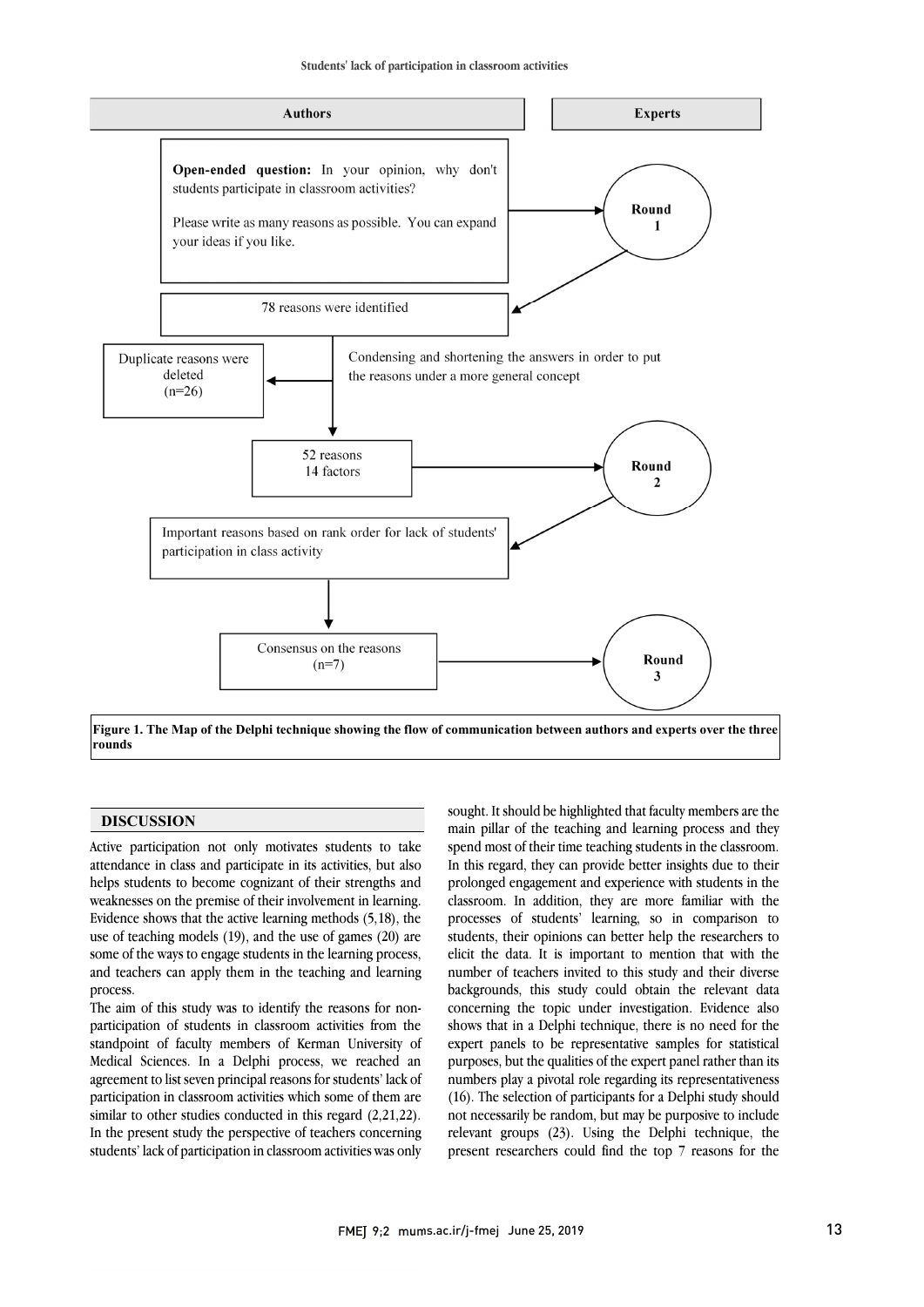| Table 2. The Example of meaning units and condensed meaning units for the 7 most important factors elicited from the<br>faculty members of Kerman University of Medical Sciences, May 2014                                                                                                                                                                                                                       |                         |  |  |  |
|------------------------------------------------------------------------------------------------------------------------------------------------------------------------------------------------------------------------------------------------------------------------------------------------------------------------------------------------------------------------------------------------------------------|-------------------------|--|--|--|
| <b>Meaning unit</b>                                                                                                                                                                                                                                                                                                                                                                                              | Condensed meaning unit  |  |  |  |
| Students do not take heed of what they are asked to do<br>Students disclaim any responsibilities from their teachers<br>Students have concern for their future career<br>- Internalization of a state of being passive not active<br>- Procrastination habits of students                                                                                                                                        | Motivation factors      |  |  |  |
| - Teachers do not consider any points for those students who participate<br>- Teachers do not have on spot evaluations to assign marks to students<br>- Teachers' indifference towards students' engagement<br>- Unfair grading due to the teachers' inconsistency in observation and evaluation of the learners                                                                                                 | Grading system          |  |  |  |
| - There is a gap between theory and practical knowledge in teaching<br>- Teachers only teach and guide students to rote learning instead of meaningful and associative<br>learning<br>- Teachers only teach based on their own experience<br>- Teachers are not up to date in regard to the teaching resource and materials                                                                                      | Meaningful teaching     |  |  |  |
| - Students feel that their major is not preparing them for a specific career<br>- The materials presented in the classroom are not related to the major and will not make the<br>learners marketable after graduation<br>- Teachers only teach the materials provided by the authorities and do not put more emphasis on<br>transferrable skills (Aptitude and knowledge developed through personal experiences) | Major influence         |  |  |  |
| - Students do not receive enough peer group's approval in the classroom environment<br>- Teachers believe that students adopt some dangerous and inappropriate habits from their peers<br>- Various economic backgrounds of a student's peer groups which may make them feel either<br>ashamed or proud and this may influence their learning process in a negative way                                          | Peers influence         |  |  |  |
| - Students believe that the assigned homework and projects are way beyond their level of<br>understanding<br>- Students do not attend the classes regularly and this results in a lack of subject knowledge<br>- Lack of confidence in completing an assignment as students are not well prepared and up to<br>the required marking criteria                                                                     | Challenging assignment  |  |  |  |
| - The learning environment is not supportive and comfortable<br>- Lack of facilities and accommodations to promote learning<br>- Teachers do not provide an interactive and lively learning environment<br>- The layout of the physical classroom acts as an inhibitor to learning                                                                                                                               | Environmental influence |  |  |  |

purpose of the current investigation. These principal reasons included motivation factors, grading system, meaningful teaching based on real-life situations, major influence, peers influence, challenging assignment, and environmental influence.

One of the most important reasons highlighted by the faculty members in this study was the strength of motivation for students' participation. Evidence shows that along with heredity, conducive learning environment, and teaching methods, motivation is one of the factors having influence on students' participation in class activities (24). Motivation is the driving force of any human activity and is considered as a prerequisite for learning and its effect on learning is indisputable (25). Even the best organized training programs will not be useful in case of lack of motivation. Numerous studies showed that students' performance and achievement was directly related to motivation and the presence of motivation would result in many educational outcomes (26,27). Learners' motivation to contribute and succeed in the classroom environment is dependent on external factors (extrinsic motivation) such as score, awards and verbal encouragement. These external factors are a good source of inspiration for students in the class and their participation in the learning process. The faculty members in the present context believe that in order to augment students' participation, their involvement in the class activities should be graded. The graded participation should be built into the course structure. In this run, students are more encouraged to participate with faculty and classmates in classroom activities (28). This sort of participation can vary from simply mentioning that participation is necessary in the syllabus to an actual list of activities for which the student is responsible. When students know that their grade will benefit, they are more likely to contribute to classroom discussions (29). Thus, the encouragement of the teacher or the way he scores their performance is a key factor in the future participation of the learners in other tasks and activities. Therefore, it is necessary that learners are reinforced by appropriate external motivating factors. Research showed that forcing students to participate and also to score them in order to increase their participation in classroom activities is a common way to motivate them and this is usually regarded as a planned activity (28). When learners become aware of the fact that a part of their scores is directly related to their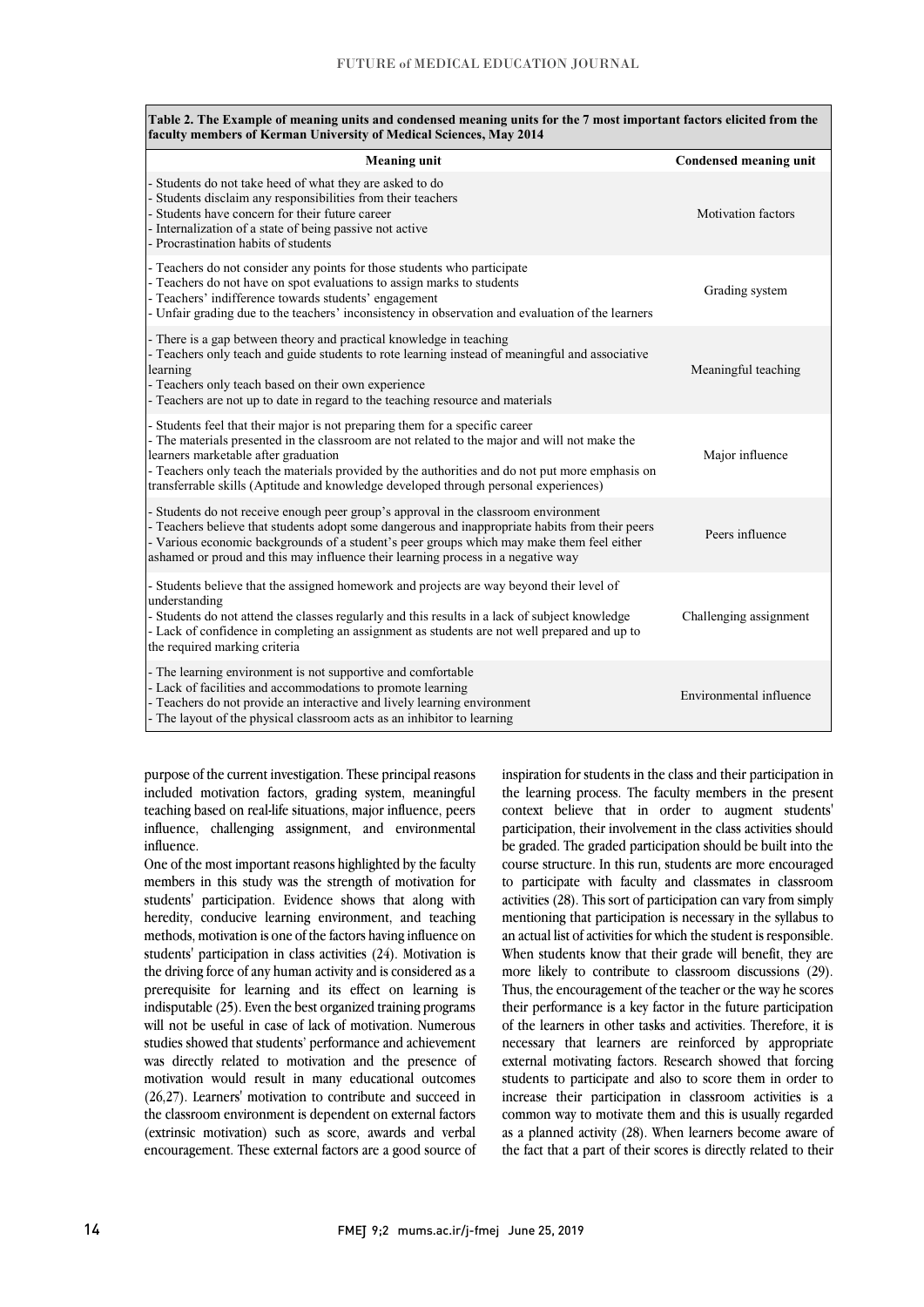classroom activities, they are more likely to participate in classroom activities (29). To achieve such a goal, teachers, at the beginning of every semester, can elucidate the evaluation and assessment procedures for the learners so the learners would recognize that evaluation will be based on classroom activities and participation rather than the final exams. When learners lack the necessary information about the results of their learning activities, or when they are exposed to have negative expectations for what they should have done, they may finally have lower levels of motivation in their participations (30).

It seems that teachers, in order to enhance the participation of learners in the classroom activities, need to provide the learners with meaningful and authentic (relevant to real life) situations. If meaningful classroom tasks and activists are provided, students are motivated to learn and participate in classroom activities; otherwise, there would be no motivation and interest for them to participate. Results of the study conducted by Soleimani et al. on 151 medical students of Tehran University of Medical Sciences revealed that the inappropriate content taught in classroom was chosen as factor for not attending class by 77% of participants (31). Research findings also indicate that medical educators are required to apply teaching strategies that facilitate deep learning rather than teaching students to memorize by rote. In this regard, concept maps as a teaching and learning strategy supporting meaningful learning are well known. Concept maps can be used to bridge the gap between what students already know and what they do not know which leads to critical thinking and problem solving in a variety of clinical practice settings (32). The present researchers believe that teachers, alongside providing the theoretical content, should apply these theories in practical and novel situations. Using novel and authentic situations in the classroom activities would reduce the tediousness of learning and result in a better use of the materials to be learned. Hence, teachers should teach the materials in a way that a meaningful and personal learning will happen for every student.

We could also identify that major plays a part in students' involvement in class activities. Research shows that if the major chosen by the student is useful for him, this will motivate the learner to follow his education with great interest and participate in classroom activities as much as possible. For such students assigning different learning activities would play the role of an incentive to improve their learning (33). Based on the cognitive approach, thought processes, such as having motivation to do a specific task, would be considered as a source of inspiration. In fact, motivation is regarded as a response to the internal needs and drives the learners to follow their own interests in terms of learning and education. Intrinsic motivation, such as the satisfaction of learning, knowledge and achieving results is an important way for the learners (34). So, teachers, as far as they can, should create a sense of interest in their students, in relation to their field of study, to increase the participation of the students in the classroom activities. Several studies reveal that teachers are considered as role models for students and they play a pivotal role in their learning (35-37). In this regard, participation can be augmented by teachers in classroom.

Students are also affected by their classmates in terms of class participation. In a classroom environment, the amount of each student's participation is carefully scrutinized by his/her classmates. Students' interaction with each other (though to be quiet) plays a key role in reducing the level of participation in the class. For example, looking in the eye, scowls and other non-verbal signals from passive learners towards active learners give them the message that others are not happy with their behaviors (38,39). This sort of negative reaction from classmates has a discouraging effect on class participation. As a result, the teachers should deliver a comfortable learning environment away from any concerns in which the learners can easily ask questions and respond to them. If the learning environment is not supportive and comfortable enough, the learners would be reluctant to participate in classroom activities. The teacher is expected to create a more interactive learning environment rather than a competitive one. Learners are motivated to learn if they are a part of the classroom or school which appreciates learning (40). When there is no sense of cooperation or the desires to establish a friendly relation with others are low, the learners prefer not to interact and work alone (41). Studies show that a prerequisite for development of critical thinking in students is participating in classroom activities. Changing from a passive learner to an active one requires a learning environment that is free of fear and concern for the active participation of students (3).

Our experts also highlighted that challenging tasks put forward by the teacher increases students chances of participation. Evidence also indicates that learners prefer to face such tasks that are slightly challenging to them (33). If students are faced with complex tasks that require a lot of time, this will spoil their interest and motivation to participate in classroom activities. In contrast, if the task involves little risk and the learner is able to do that, this would result in a better sense of self confidence and motivation. On the other hand, it should provide the students with enough challenging tasks at the same time. Evidence showsthat learners' motivation to learn is amplified when the challenging level of each task is moderate (42). Research in this area shows that successful and experienced teachers design such tasks that provide the success rate of 80 to 90 percent for most students (43).

The last but not least, the physical environment of the classroom also plays a significant role in whether students feel capable of participation or not. It is highly important for students to see what is going on in front of the class. So, if they become able to hear and see all the things happening in the classroom, their level of interaction increases. Evidence shows that students are less willing to participate in a larger classroom setting (21). They prefer to sit in front of the class, in the middle, or the back of the classroom based on personal reasons. This comfort zone helps them in the way they prefer to participate. Those who typically choose to sit in the back of the classroom admit to verbally participating less frequently than those who sit in other areas. Students feel "invisible" when they sit in the back of the room (21).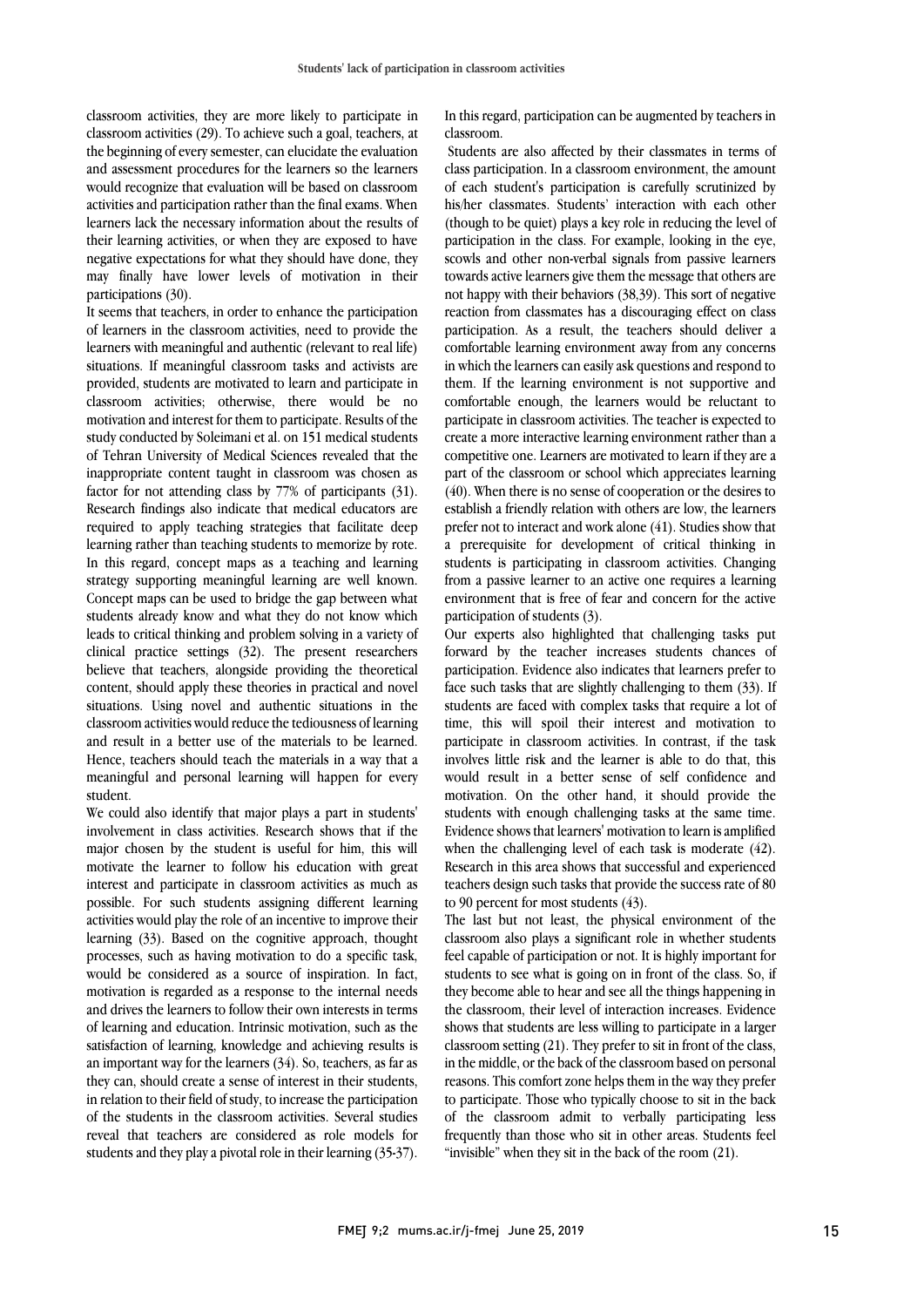One limitation of this study could be related to the reluctance of some faculty members who refused to take part in the Delphi technique. Second, the information obtained in this study was limited to one medical University and it relied on a convenience sample of teachers from KMU. Thus, we suggest more research concerning this topic in order to obtain more relevant findings from other medical universities. By the same token, other stakeholders such as students and their parents could be investigated for more comprehensive data.

Planning organized classroom activities and discussion with tact and thoughtfulness in order to increase participation is vital. But there are a couple of reasons which must preoccupy teachers in their teaching. Students must be motivated to take part in classroom activities. The graded participation is very crucial for more student involvement. Teachers should also bear in mind that real life situations and challenging tasks can augment class participation as well. In line with these important matters, the influence of major, peers, and environment are undeniable factors for a more active classroom. Taking these into consideration, then teachers can arrange an environment to enrich dynamic learning for each and every learner to enthusiastically take part in the classroom activities.

### **Ethical considerations**

Ethical issues (Including plagiarism, informed consent, misconduct, data fabrication and/or falsification, double publication and/or submission, redundancy, etc.) have been completely observed by the authors.

### **ACKNOWLEDGEMENT**

The present authors gratefully acknowledge the valuable participation of faculty members of Kerman University of Medical Sciences who took part in this research. In addition, we would like to thank the reviewers of this paper for their insightful comments.

**Financial Support:** The present study was financially supported by the Vice Chancellor of Research at Kerman University of Medical Sciences with code number: 950171. **Conflict of interest:** None declared.

### **REFERENCES**

1. Abedini Z, JafarBegloo E, Raeisi M, Dadkhah Tehrani T. Effectiveness of reflection in clinical education: Nursing students' perspective. Iran Journal of Nursing (IJN) 2011; 24(71): 74-82. Persian.<br>2 Turner JC. Patrick H. Motivation 2. Turner JC, Patrick H. Motivational

influences on student participation in classroom learning activities. Teach Coll Rec. 2004; 106(9):1759-85.

3. Billings D, Halstead J. Teaching in nursing: A guide for faculty, 2nd ed. St. Louis, MO: Elsevier Saunders, 2009.

4. Lee YL, Chien TF, Kuo MC, Chang P. The relationship of learning motivation, achievement and satisfaction for nurses learning simple Excel VBA Information Systems Programming. Stud Health Technol Inform. 2014; 201:364-70.

5. Beigzadeh A, Haghani F. Active learning methods: a way of tackling large classroom setting. Strides Dev Med Educ. 2016; 13 (1): 107-13.

6. Nunn C E. Discussion in the college classroom. Journal of Higher Education 1996; 67(3): 243 66.

7. Tinto V. Classrooms as communities: Exploring the educational Character of student persistence. Journal of Higher Education 1997; 68: 599 623.

8. Pedditzi LM, Spigno M. Motivation to learn: a research on university students. Procedia Soc Behav Sci. 2012; 69: 1198 – 207.

9. Tatar S. Why keep silent? The classroom participation experiences of nonnative-English-speaking students. Language and Intercultural Communication 2005; 5(3-4):284-93.

Social family models: a way to foster social skills and learning. Res Dev Med Educ. 2016; 5(1):1-2.

10. Howard JR, James Iii GH, Taylor DR. The consolidation of responsibility in the mixed-age college classroom. Teaching Sociology 2002;214-34.

11. Crawford M, MacLeod M. Gender in the college classroom: An assessment of the "chilly climate" for women. Sex Roles 1990; 23(3-4):101-22.

12. Chan B, McCroskey JC. The WTC scale as a predictor of classroom participation. Commun Res Rep. 1987; 4(2):47-50.

13. Fritschner LM. Inside the undergraduate college classroom: Faculty and students differ on the meaning of student participation. Journal of Higher Education 2000:342-62.

14. Hosseinzadeh K, Derakhshan F, Sarchami R. Students' Participation in Teaching and its Improvement Methods: A Review Study. Strides Dev Med Educ. 2017; 13 (6): 607-16.

15. Hsu C-C, Sandford BA. The Delphi technique: making sense of consensus.<br>Practical Assessment. Research & Research & Evaluation 2007; 12 (10):1-8.

16. Powell C. The Delphi technique: Myths and realities. J Adv Nurs. 2003; 41(4):376–82. Review.

17. Manning K. Authenticity in constructivist inquiry: Methodological considerations without prescription. Qual Inq. 1997; 3(1):93-115.

18. Haghani F, Rezaei H, beigzadeh A, Eghbali B. Flipped Classroom: A Pedagogical Method. Iranian Journal of Medical Education 2016; 16: 104-19. Persian. 19. Beigzadeh A, Rahimi M, Nazarieh M. Social family models: a way to foster social skills and learning. Res Dev Med Educ. 2016; 5(1):1-2.

20. Beigzadeh A, Rahimi M. The use of games in medical education. Res Dev Med Educ. 2015;4(1):1-2.

21. Loftin C, Davis LA, Hartin V. Classroom participation: A student perspective. Teaching and learning in nursing 2010; 5(3):119-24.

22. Liu NF, Littlewood W. Why do many students appear reluctant to participate in classroom learning discourse? System. 1997; 25(3):371-84.

23. Polit DF, Beck CT. The content validity index: are you sure you know what's being reported? Critique and recommendations. Res Nurs Health. 2006; 29(5):489-97.

24. Tucker CM, Zayco RA, Herman KC, Reinke WM, Trujillo M, Carraway K, et al. Teacher and child variables as predictors of academic engagement among low-income African American children. Psychol Sch. 2002; 39(4): 477-88.

25. Groccia JE. The college success book: A whole-student approach to academic excellence. Lakewood2 CO: Glenbridge Publishing Ltd. 1992.

26. Tella A. The impact of motivation on student's academic achievement and learning outcomes in mathematics among secondary school students in Nigeria. Eurasia Journal of Mathematics, Science &Technology Education 2007; 3(2): 149-56.

27. Brewer EW, Burgess DN. Professor's role in motivating students to attend class.